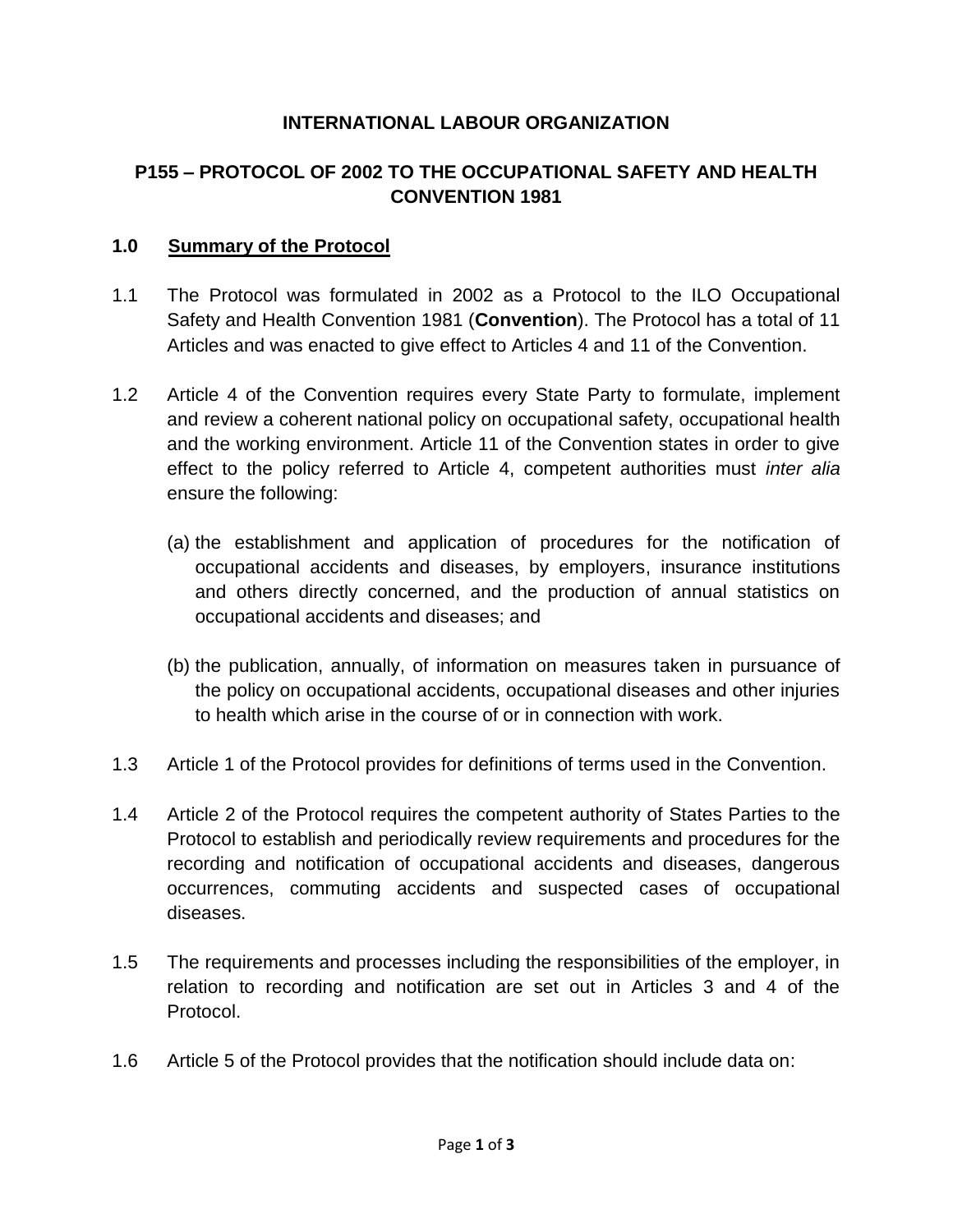- (i) the employer, the injured persons and the nature of the injuries or disease;
- (ii) the workplace,
- (iii) the circumstances of the accident or the dangerous occurrence; and
- (iv) in the case of an occupational disease, the circumstances of the exposure to health hazards.
- 1.7 Article 6 of the Protocol requires the State Party based on the notifications and other available information, to publish annually national statistics concerning occupational accidents, occupational diseases and as appropriate, dangerous occurrences and commuting accidents, as well as the analyses of those notifications and other information.
- 1.8 Article 7 of the Protocol further requires that the national statistics to be published are established following classification schemes that are compatible with the latest relevant international schemes under the auspices of the ILO or other competent international organisations.
- 1.9 Articles 8 to 12 of the Protocol outline the ratification processes and provides for other administrative guidance on the Protocol.

### **2.0 Requirements for Implementation**

- 2.1 Fiji's legislative framework is already in compliance with all the obligations under the Protocol.
- 2.2 Under section 20 of the Fijian Constitution, every person has the right to fair employment practices, including humane treatment and proper working conditions.
- 2.3 The Health and Safety at Work Act 1996 (**Act**) and the Health and Safety at Work (Administration) Regulations 1997 (**Regulations**) provide the minimum requirements pertaining to health and safety at work. In this regard, they provide for the systems of notification and recordings of occupational accidents, occupational diseases, dangerous occurrences and suspected cases of occupational diseases by the employers and the competent authorities in Fiji.
- 2.4 Section 26 (1) of the Act provides the following in regards to the notifications of accidents and other matters, where an accident occurs at a workplace, whether or not it causes the death of, or bodily injury to, any person; or any other matter occurs at or in relation to a workplace which affects the health and safety of any person, being an accident or other matter which is required by the regulations to